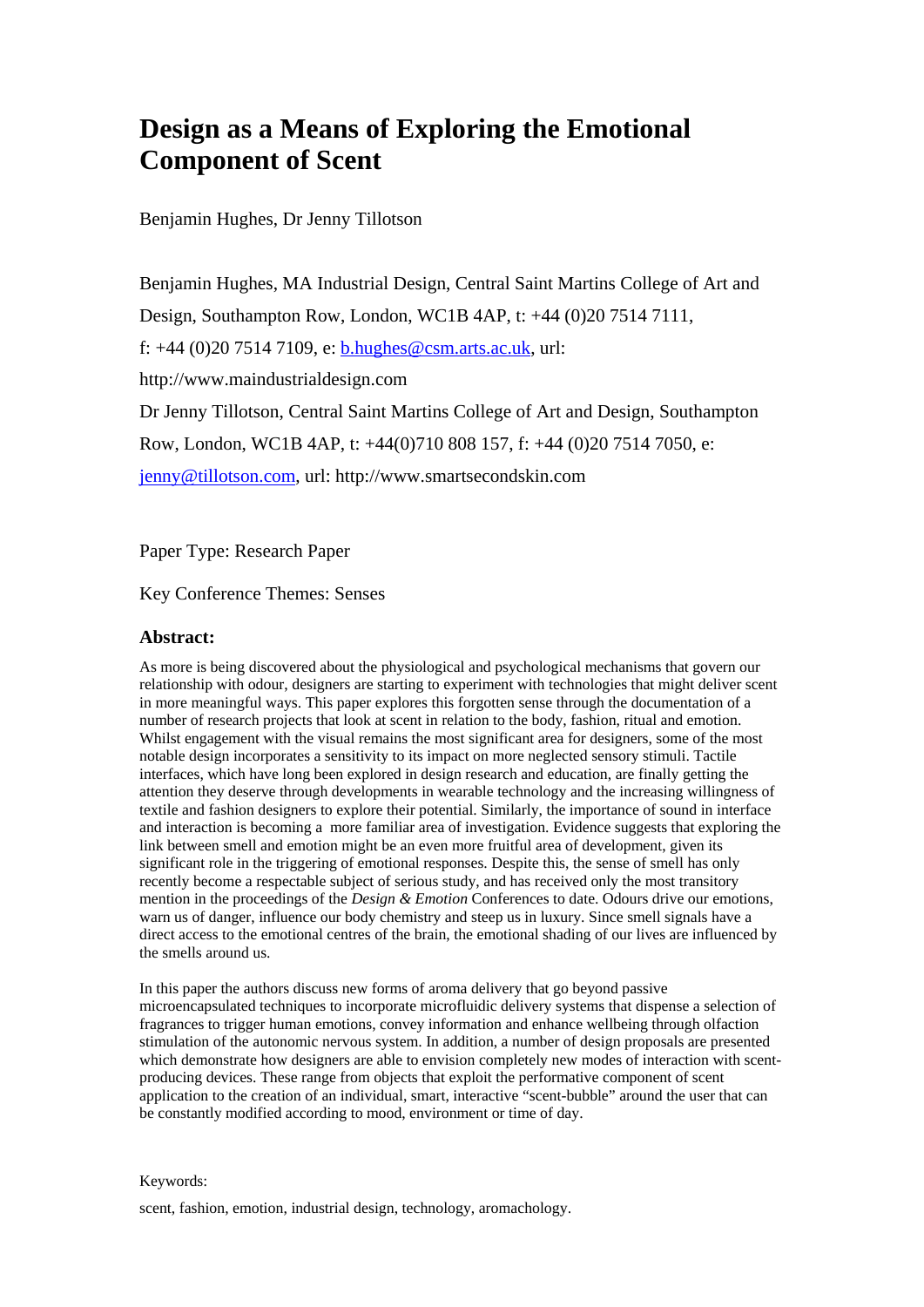Scent provides an important, but poorly understood, component of our perception of our surroundings. It is clear that while many human scent responses to do with danger are universal, or instinctive, others, particularly pleasurable aromas, are linked to memories, which are highly specific and individual. What these responses have in common above all else is their *emotional* component. Along with every other living organism, our ability to detect chemical changes to our environment is extremely important. This may enable us to avoid poisonous, diseased or decaying sources of food, but equally may help us locate a genetically compatible mate (Vroon, van Amerongen, de Vries, 1997). The most easily identifiable and universally replicated responses are linked to survival, and have been shown to be 'hard-wired' to some of the oldest (in evolutionary terms) parts of the brain, but this limbic system, or area, is also that most closely associated with the management of memory and emotion. Beyond this, the scientific understanding of human responses to scent stimulus remains extremely limited. Many studies have been undertaken, but the subjective nature of results makes the elimination of variation through control samples practically impossible.

There are specific areas in the brain where smell memories are received and stored. Smell information goes from the olfactory bulb to centres of the brain that handle strong emotions like aggression, fear and sexual arousal. This centre also plays a significant role in selecting and transmitting information between our short-and longterm memories, evoking memories from the past. Smells arouse emotions of sadness, loss, love, disgust, longing and passion, buried deep in our sub-conscious. Only a few molecules from an odour are required to convey a message to the brain, creating a smell image. This can come from a flower, a memory or place, a person, or time, an olfactive evocation, or alternatively an aggression alarm or warning signal of danger. For artists and designers this powerful sense gives rise to an equally powerful medium of expression.

Whilst the technology has suffered numerous crises and set-backs, from the far-from credible innovations such as Smell-o-Vision of the early 1960's to the collapse of Digiscents in 2001, designers have started to take on the task of translating this technology for a consumer audience. Whilst Disney continues to 'imagineer' additional sensory forms to its theme park rides, and supermarkets and shopping malls continue to pump out odours approximating to freshly-ground coffee or freshly-baked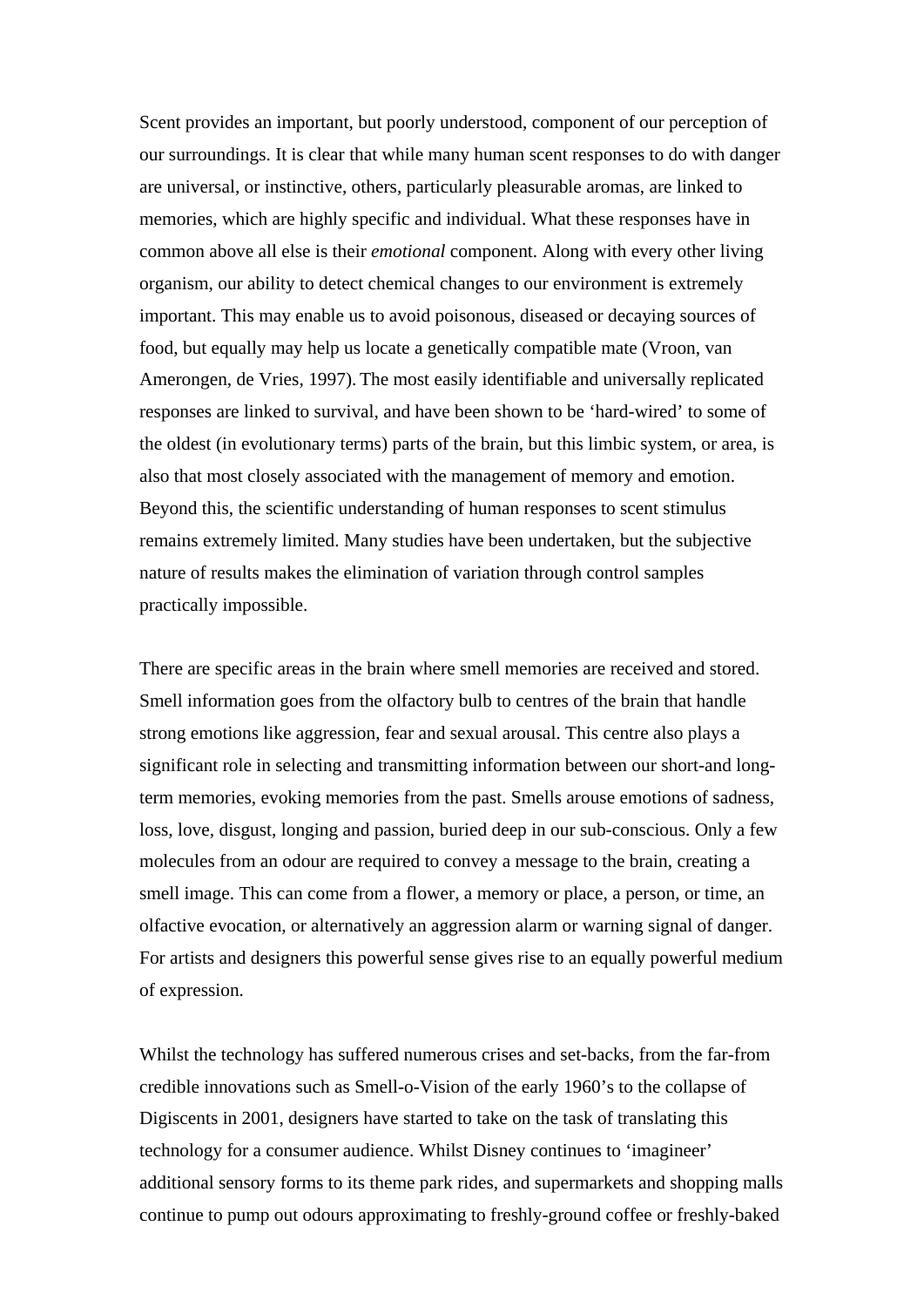coffee to its customers, there remains a question mark over the physical form, and mode of interaction this technology may take in the near future.

## **Uses of Scent**

The ways scent is used as a 'tool, ' or 'cue' in everyday life reflects this biological background. Scent is often added to harmful odour-free gases in order to warn users of leaks. We also use scent to repel insects such as mosquitoes and midges. Scent is used to mask the unpleasant odours present in cleaning products, and is intended to enhance the overall sense of 'cleanliness' following a cleaning process. On our bodies and clothes, scent is used to mask malodour created by bacteria that linger even after washing, as well as enhancing the way we appear to others. In work, retail, entertainment and shopping environments, scent is used to elevate mood, increase concentration, or attract attention to particular products. Clearly these scents are not applied at random. They are concocted by experts in close consultation at every stage with potential consumers to determine their appeal. This is the extension of the perfumer's art in the age of marketing for mass-production, where scent is subject to changes in taste in the same way as fashion, interiors and all other areas of design.

#### **Study of Scent**

The 'serious' study of scent is an extremely recent phenomenon when compared to the practice of extracting, refining, mixing and selling scent products that is replicated across cultures and known civilizations since the Egyptians. These processes would be informed through an appreciation of aromatherapy, although this term was not coined until the 1920s (John, Christensen, Boyden, 2003). It relates to the physical healing properties of essential oils, and their ability to relieve conditions such as headache, anxiety, bronchitis, indigestion and high blood pressure. There is some controversy surrounding the effectiveness of such therapies because of the inability to test in controlled environments - the mode of administration of these therapies tends to include massage, breathing techniques and meditation, which might, on their own, be responsible for many of the effects. As such, and in common with other 'alternative therapies' it has been difficult to assess their benefit using scientific tools. More recently, the area of aromachology has provided significant insight since its origins in the early 1990s (The term *aromachology* was coined in 1989 by the Sense of Smell Institute, formally the Olfactory Research Fund, a non-profit research arm of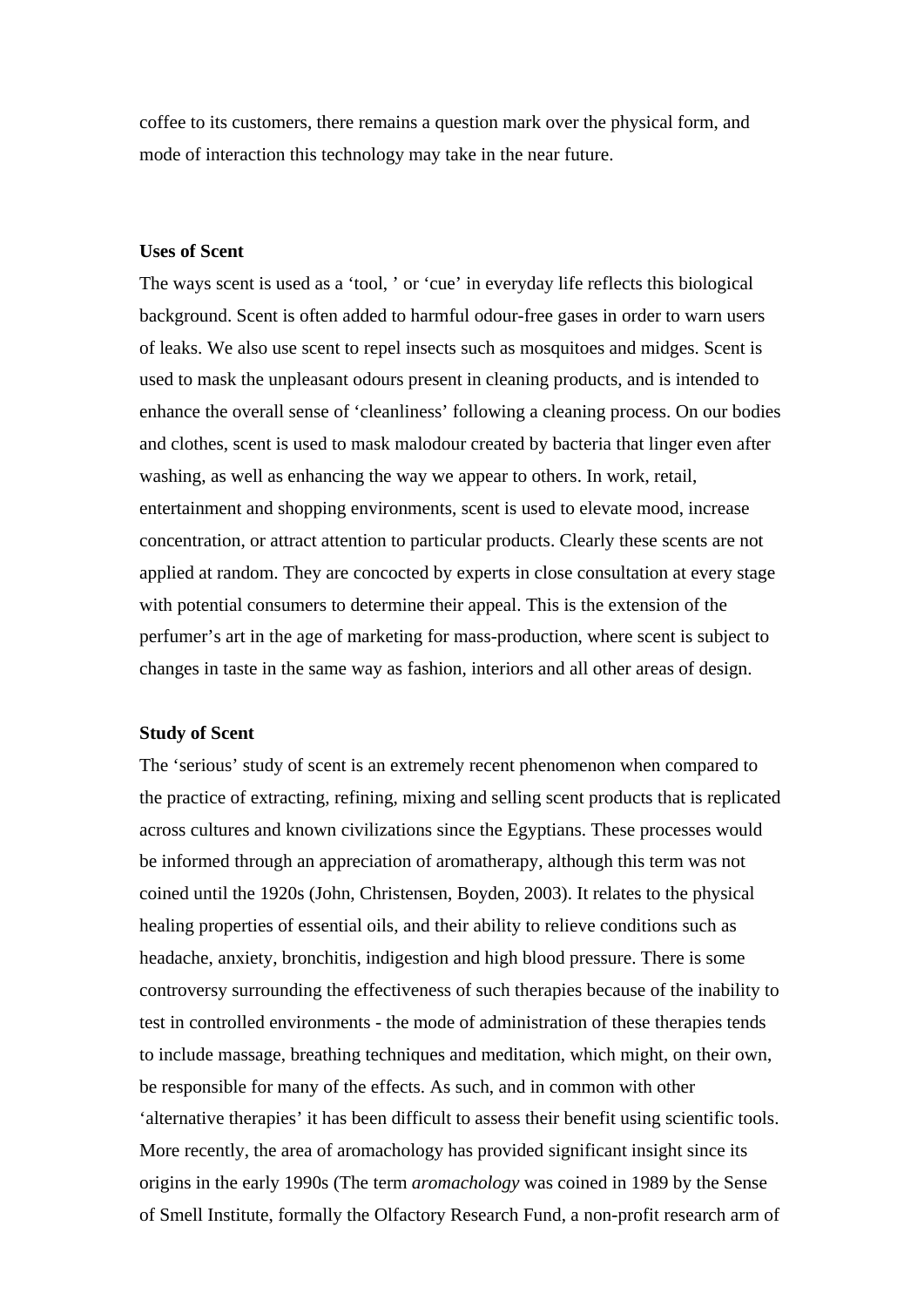the fragrance industry). This area of research seeks to further the understanding of the role that fragrance plays in providing temporary, beneficial psychological mood enhancement. These studies employ metrics developed for psychological research to provide data that can help predict the emotional response to particular fragrances, both natural and synthetic. Studies have correlated links between autonomic nervous system responses (ANS), such as skin resistance, skin blood flow and instantaneous heart rate with an hedonic index of emotional responses, such as happiness, surprise, sadness, fear, disgust, anger (Vernet-Maury, E. et al. 1999). Commercial organisations have developed their own tools to further aid in the process of developing new fragrances for particular applications (Warrenburg, 1999).

#### **Forms of Delivery**

As the means of measuring responses to individual scents becomes more sophisticated, so too are the means of administering, or dispensing the scent. New technology, in the form of novel materials, microfluidic delivery devices, nanotechnology and 'lab-on-a-chip' style diagnostic and control electronics are allowing designers to completely re-interpret the way we experience and use scent in all areas of our lives. Since the 1960s innovations have paved the way for all sorts of experiments, but in general we still purchase perfume as a suspension in alcohol to be sprayed or dabbed on the skin, in the same way as every generation before us.

In fact, the most significant innovation in this area, the aerosol, is over 70 years old; this has allowed us to experience scent in deodorant and body sprays, hair sprays, air fresheners, breath fresheners, insect repellents and shaving foams, but their mode of operation and user-interaction has changed very little. (It took a long time from the first patents filed by Norwegian Eric Andreas in the 1920s and 30s for the aerosol to be applied in the diverse forms we see today. The first commercial production was by the Oslo paint manufacturer Alf Bjerke. Later, during the war, aerosols were used in insect repellent and insecticide. It wasn't until 1950 that aerosols were used for air fresheners and in 1954 deodorants (which, along with body sprays, now account for the lion's share of production)). A great deal of innovation has occurred in areas such as propellants, nozzle and cap design, canister shaping and printing, but the basic delivery method remains unpredictable, often wasteful, and occasionally harmful. Whilst other forms of scent delivery have appeared over the years, very little has penetrated the mainstream mass-market to compete with aerosols. This is largely due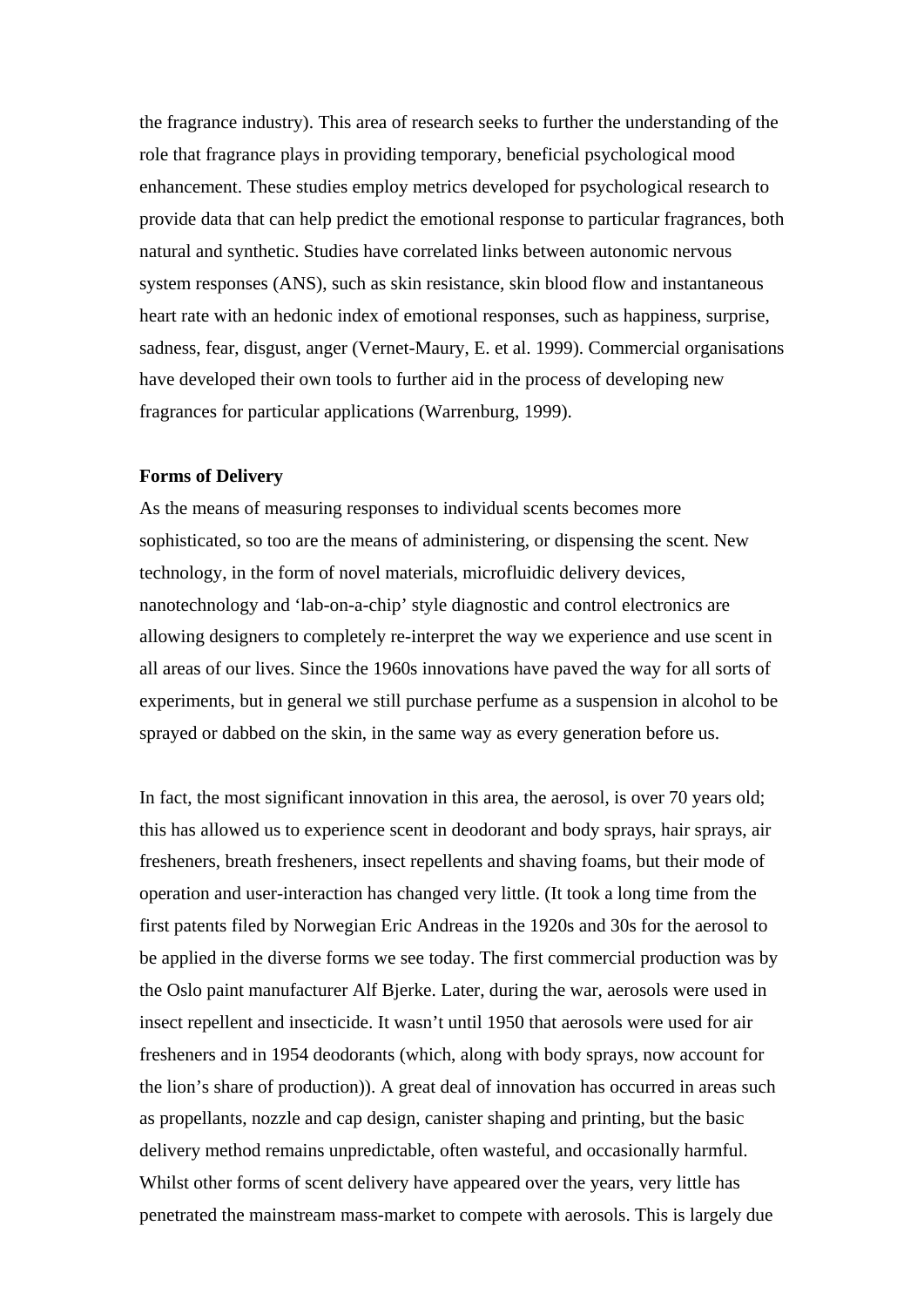to considerable challenge of both capturing and then releasing the scent in appropriate concentrations, on demand. With a reliable, precise system for achieving this comes the possibility to employ scent in all sorts of novel applications.

Numerous promises were made in relation to products from the 1950s to the present day, but all suffered from one flaw or another. Many of these innovations were in relation to scent as part of an immersive entertainment experiences. The first of these dates back to the 1900s (The first use of scent at the movies was in 1906, when a cinema owner from Pennsylvania added the scent of roses to the Rose Bowl Football Team), but the first attempt to enter the mass-market came in the form of *Smell O Vision,* in 1960; *'Scent Of Mystery,'* starring Elizabeth Taylor was released in this medium. Cues to the identity of a murderer were given by aromas, relayed to each seat via a complex system of pipes. This had been preceded by *Aromarama* in 1959 and was followed by *Sensorama* (Rheingold, 1991) in 1962. What these systems claimed to deliver, but which proved technically too demanding in each case, was the ability to reproduce olfactory stimulus at precise moments in synch with a film, or performance – in some cases, through the addition of a 'smell-track,' to sit alongside a soundtrack. This craze was ultimately damned as kitsch through films such as Matinee and John Waters' Polyester, the audience of which were provided with scratch'n'sniff cards to accompany on-screen cues. Sensory entertainment still endures in Disney and other theme parks around the world, but here the experience is more akin to a fairground ride than a cinema, and the films' content is more closely linked to the effects than any narrative. Whilst these developments have little to do with scent as it is understood in relation cosmetic or well-being applications, they clearly illustrate the complexity and pitfalls of working with novel control mechanisms in this way. The form of delivery here generally relies on airbrush style technology, which is both complex and difficult to control.

Recent innovations which offer considerable improvements include solenoidcontrolled perfume reservoirs, fan and/or heat assisted dispersal of scented wax/liquid/polymer, mechanized scratch and sniff elements, and inkjet micro-sprays. Numerous patents have been filed in each of these areas, and companies built upon their potential for development to market. Little has emerged, though, that might evolve into a credible standard, with the necessary versatile and robust characteristics. This is due in part to the pace at which a reliable technology is being developed but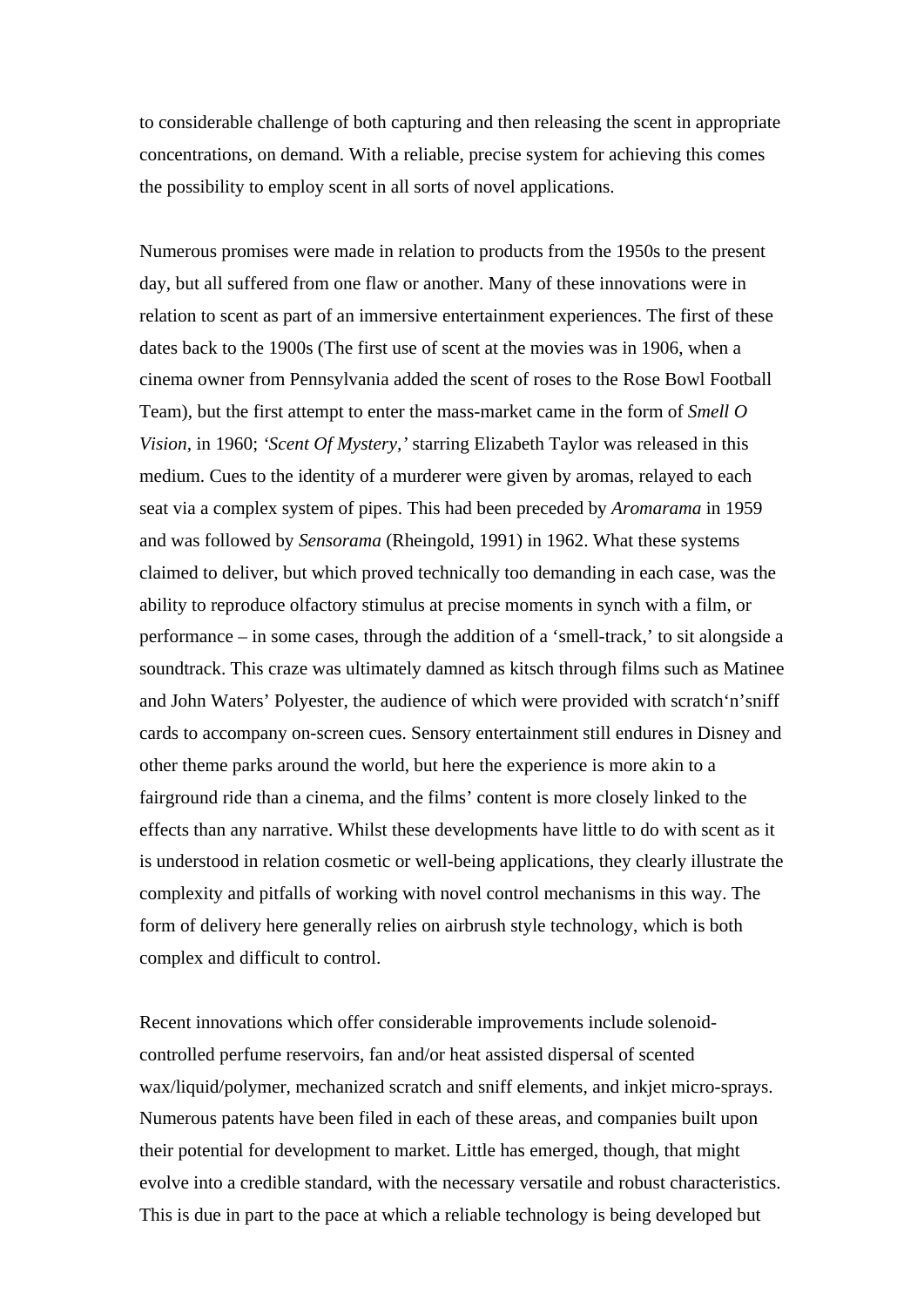may also have something to do with the way in which the technology has been interpreted from an interaction design perspective. It seems that design has not been considered as part of the development process, far less involved as a tool for developing worthwhile, compelling solutions. What the emergent technology offers is the ability to control scent in ways that are far more precise than previously imagined. This affords all sorts of possibilities in terms of application and interpretation and one that desperately needs the sensitivity of a design perspective to create appropriate solutions.

## **Design for Scent**

Several companies have created solutions for scent delivery, but with little success to date. Investors' hands were burned with the collapse of Digiscents in 2001 (Platt, 1999 and Abramson, 2001), and despite a crowded field including Trisenx, Olfacom, Scentair, Procter and Gamble, Scent Communication, Aromajet and Aromasys, there are very few products on the horizon which seem to fully explore the emotional potential of the technology with an integrated approach to their design. What emerging technology has enabled is the complete re-interpretation of the mode of delivery and interaction with fragrances. Designers' work in this area has started to link the emotional component of the fragrance itself with the objects used to store and deliver it. This paper looks at how several projects have taken a fresh look at how scent might be incorporated into products in the future. These projects involve individuals from several areas of practice including electronic engineering, fluid dynamics, aromachology, fashion, packaging and industrial design.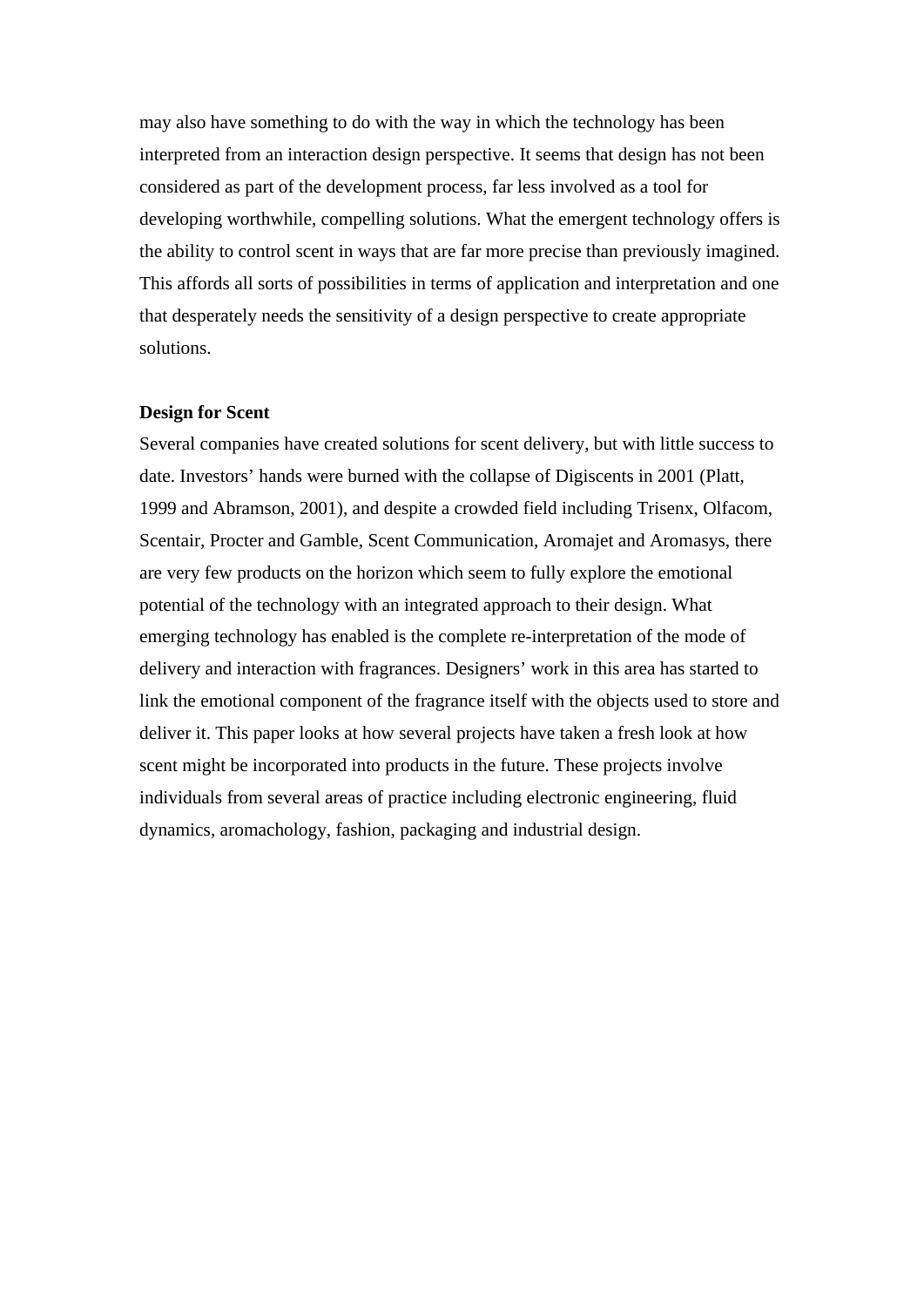## **Scent Bubble**



Figure 1. Scent Bubble, by Dr Jenny Tillotson

The authors' work detailed in this paper forms part of an AHRC innovation award funded research project, in the area of *Scentsory Design*®. This aims to add new sensations into the fashion palette to create radical properties with tangible benefits. The project proposes scent as a new tool to improve quality of life, by exploring smart fabrics that go way beyond current passive microencapsulated techniques. *Scentsory*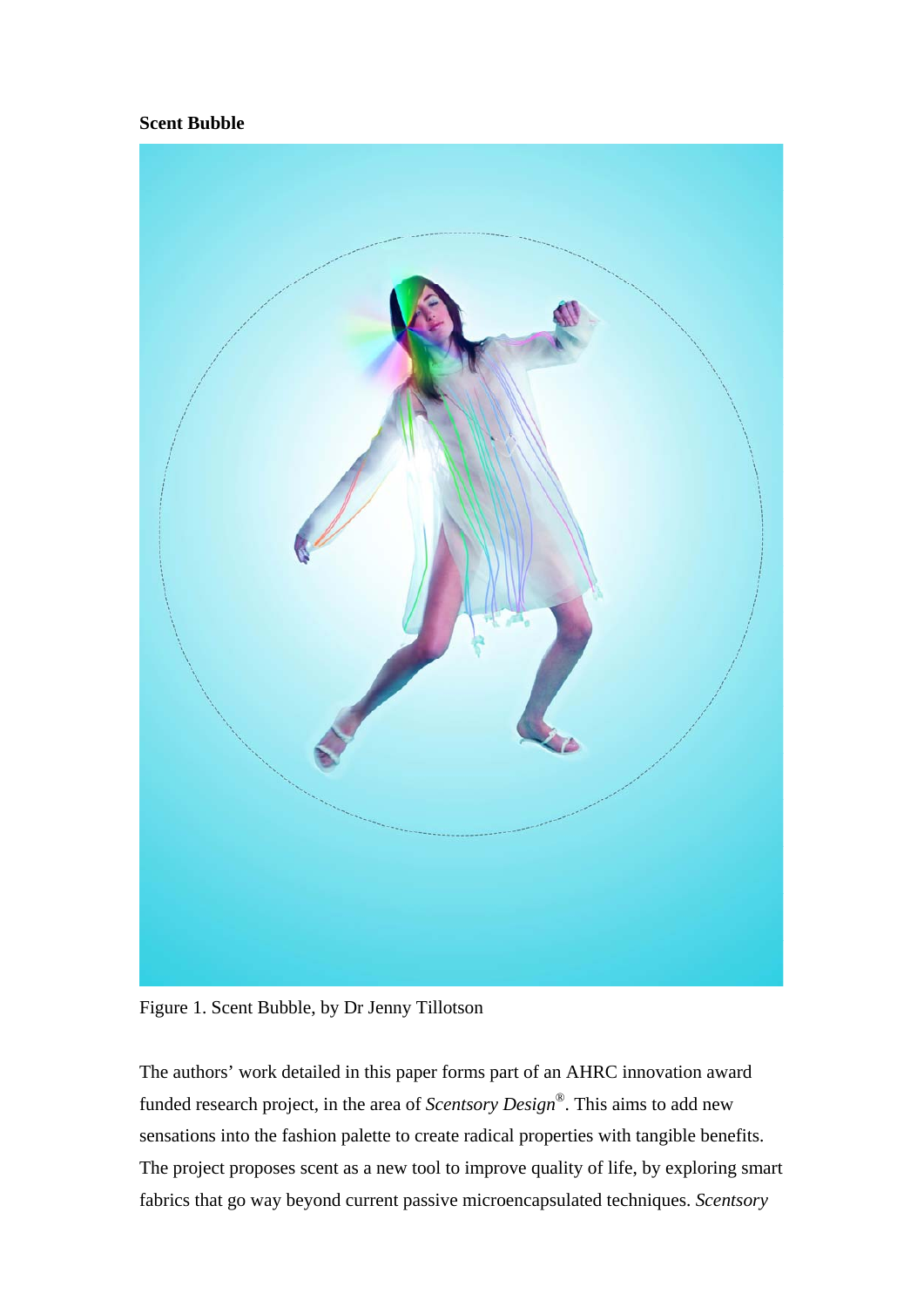*Design* aims to create a framework for exploring '*Emotional Fashion:'* responsive clothes integrated with wireless sensor networks that offer social and therapeutic value in a desirable fashion context. The clothes are designed for psychological end benefits such as stress-reduction, by incorporating body sensors and microfluidics to initiate fragrance delivery. The sensors detect stress via physiological diagnostic tools and the microfluidic pumps dispense beneficial chemicals in highly controlled doses which respond to personal needs. Part of this project has involved the visualisation of a responsive garment that senses and responds to psychological and environmental changes in order to enhance mood and wellbeing, treat skin allergies and prevent insect-borne diseases. Research into these microfluidic systems and collaboration with scientists working in the field has enabled the design and production of devices that deal with extremely small volumes of liquid and can deliver very accurate fluid control, which might be described as 'fragrances on a chip.'

Figure 1. illlustrates a garment that mimics the human body with its own 'nervous system,' allowing the user to experience and control the different emotional states of a garment. Embedded in the fabric is a network of micro-tubes resembling the body's own capillaries which pulse nano-litre size droplets of fragrance targeted to key points of the body, enabling the user to surround themselves with a personally tailored 'scent bubble.' By linking a remote sensor with a fragrance-dispensing unit it is also possible to link items of clothing so that messages may be transmitted from one garment to the other, releasing scent in a localized area, enabling the user to act on visual cues or detect aromatic signals as 'coded' messages. This affords immediate delivery of fragrance whose effects might be healing (e.g. lavender), protective (e.g. insect repellent) seductive (e.g. pheromones) or informative (e.g. burnt toast). In order to develop this concept further, and to visualise intermediate technologies that would afford some of the same effects, several objects were designed and produced. The aim here is to create working prototypes to test not only the engineering principles involved, but also the potential of various modes of interaction with the technology from user perspective. This is where design becomes invaluable as a research tool to visualise, and *interpret* how technological objects might evolve. The first device, figure 2, shows the electronics embedded in a shoulder bag. This allowed ample space for housing the batteries, control systems and fragrance, whilst dispensing the fragrance via a system of tubes, through the strap where it is needed to create the desired 'scent bubble.'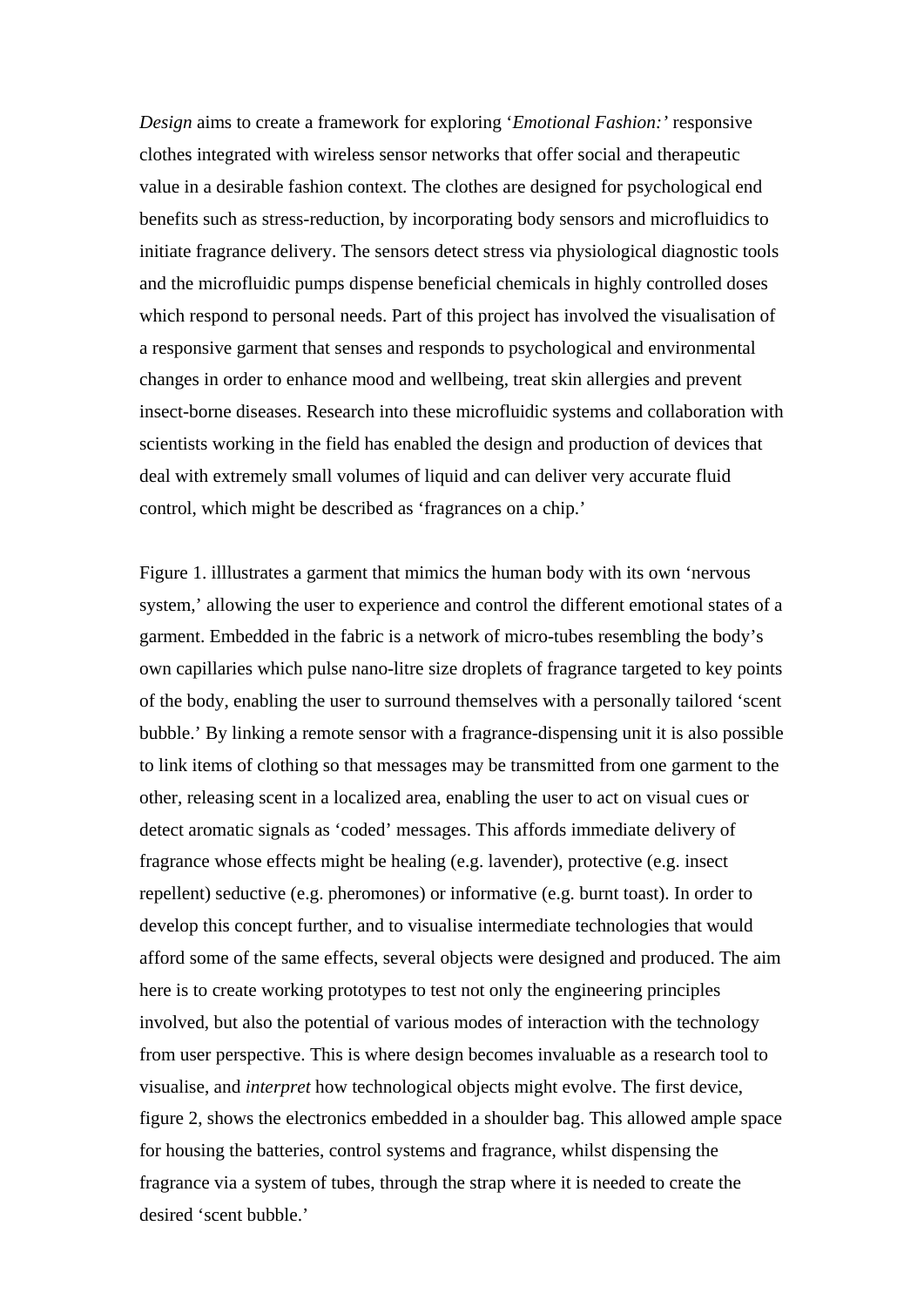

Figure 2. Fontenay Aux Roses 1, by Ben Hughes, demonstrated at Fashion in Motion show, CTIA Wireless Show, 2005.

This version incorporates three fragrance reservoirs, whose dispersal ratios could be adjusted in response to time, environmental or physiological changes. These principles were further refined and miniaturised to create a second device, *Fontenay aux Roses 2,* figure 3, a brooch with several interchangeable covers to deliver fragrance at user-defined intervals, through an integrated button.



Figure 3. Fontenay Aux Roses 2, by Ben Hughes, 2005.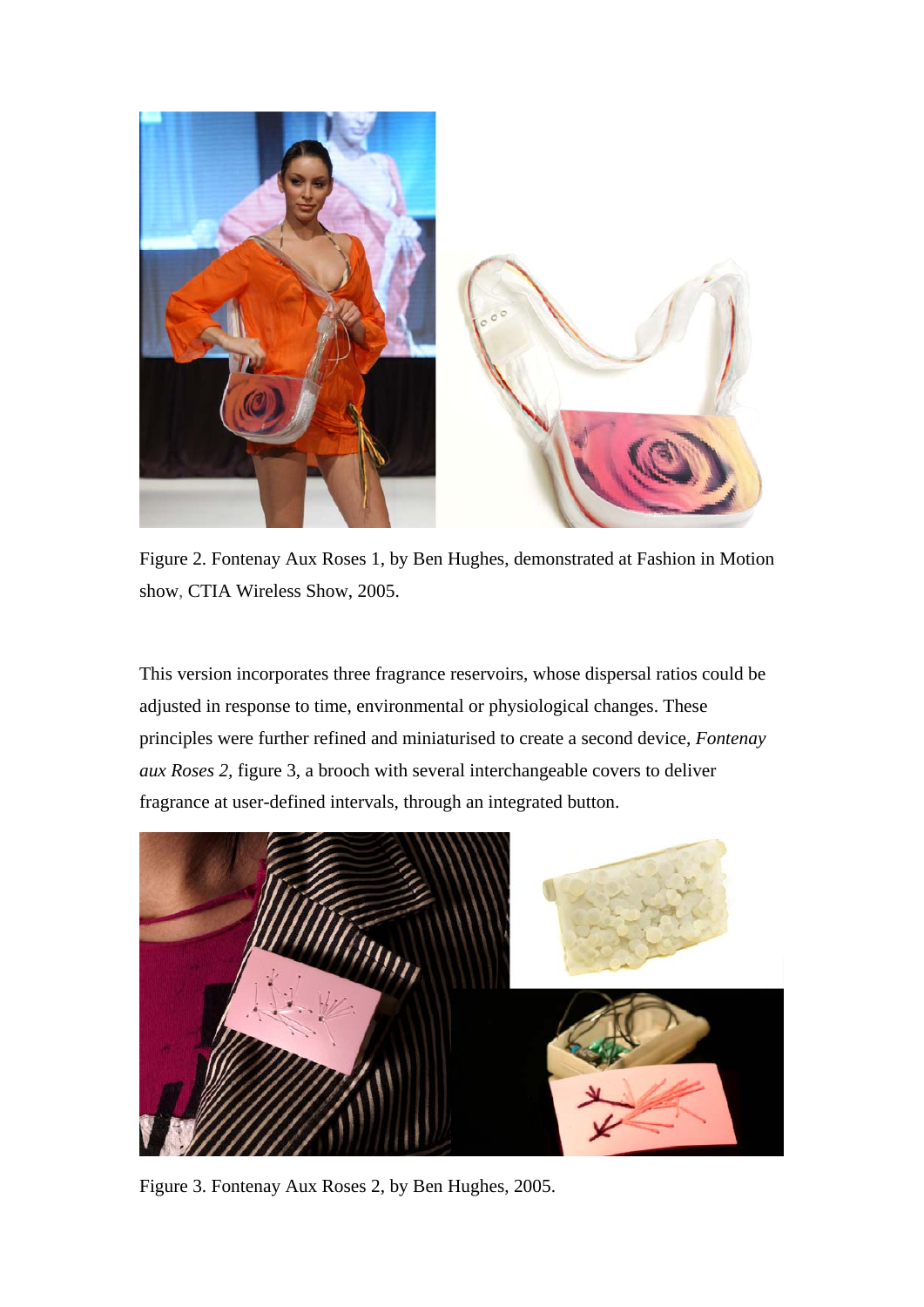These devices explore and illustrate how the scent bubble might be achieved using inkjet microfluidic technology, and they give the chance for users and designers to test the process of interaction for real. In some ways, however, the design is compromised by the need to house the power supplies and delicate control circuitry. In reality, it is anticipated that these devices would deliver enhanced functionality in a smaller package so that their size could be reduced further.

## **NOKIA Scentsory phone concept.**



Figure 4. Three operational modes of Scentsory Phone by Kimberly Hu, 2006.

This project, by Kimberly Hu, a research student at Central Saint Martins, was undertaken as part of a collaboration with Nokia to look at future trends in mobile technologies from 2015 onwards. It is a novel mobile communication device that works through an integration of senses of smell, sight, hearing, and touch. It gives users the ability to experience remote communication on multi-sensory levels. In addition to including basic audio-visual features, it can detect, transmit and emit smells. It can also radiate colors, lighting, and temperature from the caller's environment. In addition, the device will have wellness aromatherapy and owner scent identification features. Not only does this provide a more comprehensive account of how fragrance might be incorporated into a communication device, but the design contains several subtle metaphorical cues relating to its function and mode of interaction. The phone has three modes of operation: the first, when the panels are flat, in portrait format, is for regular voice calls; the second, when the panels have been reconfigured so that the two LCD screens are alongside each other, is for text, email and video calls; the third mode, when the phone is folded between these two states, is for olfactory communication through interior scent detectors and emitters. In this way, the phone styling and interaction is a clear expression of the mode of use. The most evocative of these is the 'cupping' gesture that suggests holding a flower or glass of wine in order to magnify the scent sensation.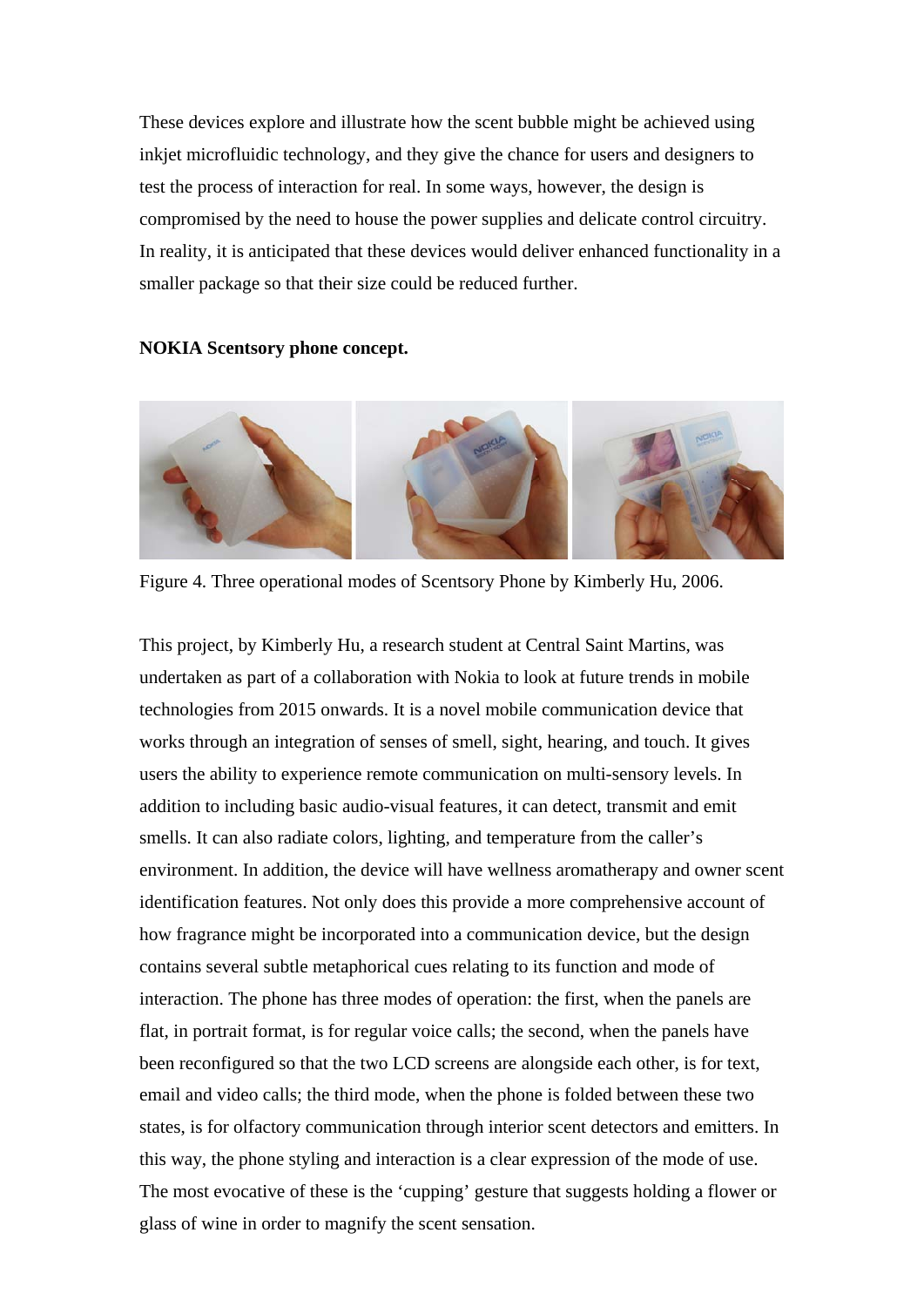**Sensaria and Ice Fizz** 



Figure 5. Sensaria perfume array by Nick Rhodes, 2002.



Figure 6. Ice Fizz perfume applicators by Nick Rhodes, 2002.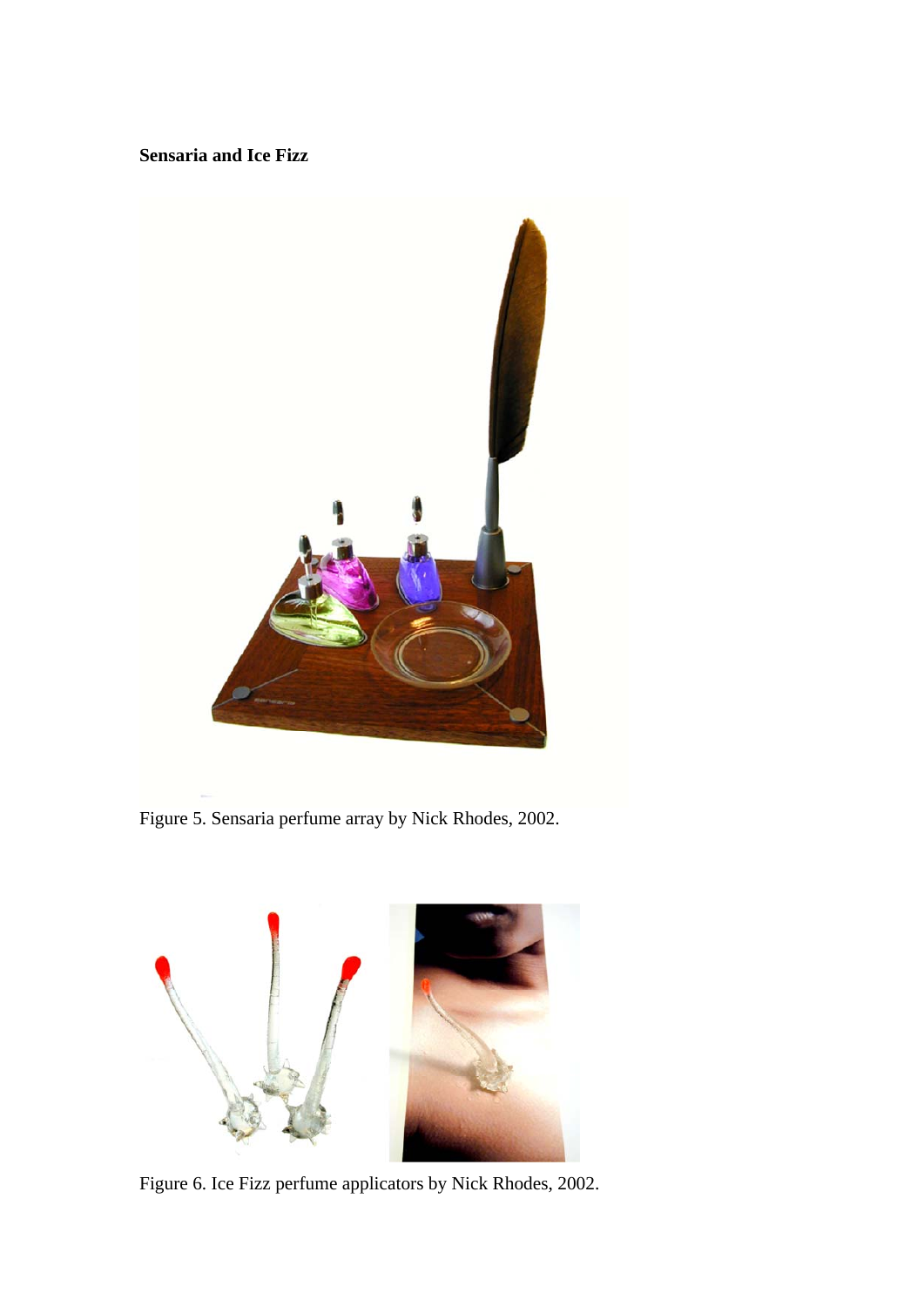Nick Rhodes is a designer who has spent several years looking into the area of perfume brand and packaging, both from a commercial and research perspective. His work has incorporated fragrance design and development commissions for brands including Puma, Mexx, Naomi Campbell, Strenesse, Chiemsee, Marc O'Polo, Cindy Crawford, Yardley and Bruno Banani. Through this work Rhodes is attempting to challenge what he regards as "the narrow scope of expression permitted in the commercial realm which has stripped scent of its potency, its cultural and historical significance." This interest led to the development of a series of speculative design work intended to provoke debate amongst both clients and the industry. 'Sensaria' and 'Ice-Fizz' are shown her as further examples of how designers are seeking to reinvigorate the objects used to package and apply scent. These are from a suite of projects initiated by Rhodes that interpret the process of application of scent in terms of a 'ritual.' In the first case (Sensaria), this relates to preparation rituals and the Dressing Table as domestic typology. The second example (Ice Fizz), is intended to explicitly link skin sensation and olfaction. The perfume is held in a water base as opposed to the conventional alcohol, which then melts, before evaporating, when coming into contact with the skin. Both examples make strong use of additional sensory cues in the application of the perfume and provoke a very different form of relationship between the user and the product. In each case it is desirable that the user makes and spends time to savour the process, thereby creating space for novel forms of ritual.

This approach links the work to ideas that are held by many other packaging designers working at the forefront of the field; that to fully understand the relationship between users and packaging, one must develop an appreciation for enhanced experiential models of engagement. One consultancy that leads the way in 'Experiential Branding' for packaging design is Tin Horse. Their aim to create 'Big Dreams for Everyday Things,' has led to a sophisticated understanding of how people relate to products and packaging, and informs their phenomenological approach to design and innovation. Director Peter Booth describes how perceived product flaws, such as the viscosity and product flow of Guinness, have been turned into benefits, by linking the 'delay' in product delivery, either in a glass or a can, to the completion of a process that enhances 'quality.' These ideas have been illustrated to great effect through provocative packaging proposals developed and presented by the consultancy. These include a prototype PET Champagne bottle with screw-cap that emphasises the strong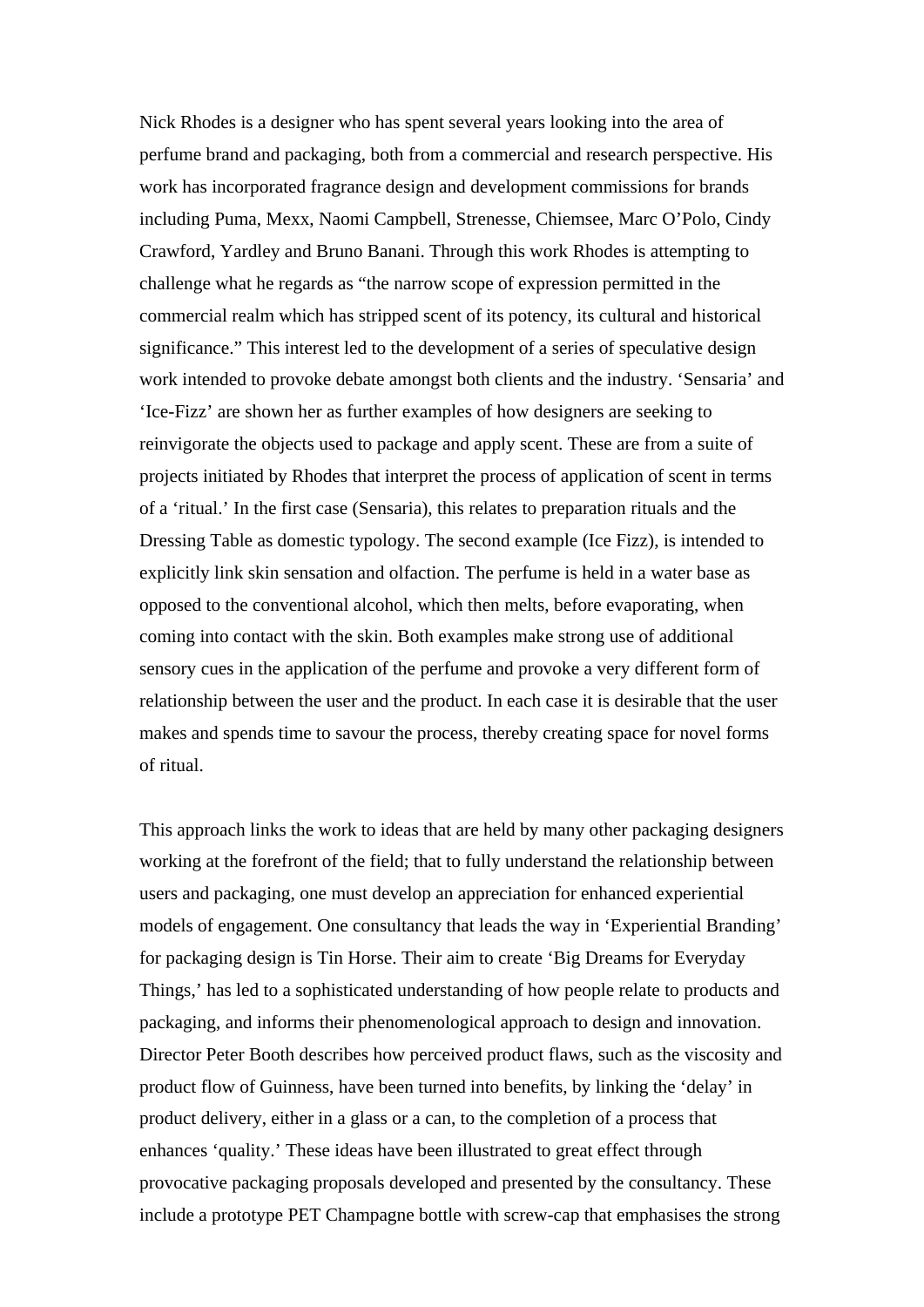relationship between product and package in this case. These ideas have also been employed by Tin Horse in relation to fragrance products both for commercial clients and for research. Booth describes the significance of ritual in this case in relation to activities which are either *sacred* and *profane.* "If you consider the terminology for a moment, you start to realise that it's completely inappropriate. We talk about the 'application' or 'delivery' of perfume, which denies the potential to create beautiful objects. It leads, instead, to the design of 'applicators' and 'delivery systems,' rather than something more poetic." Current modes of engagement, therefore, are *profane* when mapped in relation to the *sacred* within the context of consumer culture, as explored by Belk, Russel and Sherry in their influential 1989 text. This suggests that a great deal can be gained through an understanding of anthropological readings of ritual. This is especially the case when looking at the marketing of fragrance products. These, more than any other, invite the designer to exploit their ephemeral, performative, personal and emotional characteristics.

## **Perfume Atomiser Fan**



Figure 7. Perfume Atomiser Fan by Jason Morenikeji, 2004.

This project, by Jason Morenikeji, was undertaken in response to an invited brief to packaging innovation consultancies including PI3, a leader in this field. It was first shown at The Innovations Show at the Total Packaging exhibition at the NEC, Birmingham, where it won the Best in Show award. It is significant in relation to the other innovations shown, in that it is an extension of the gestural, and performative potential of perfume application, that is so little understood and explored in contemporary packaging design. The designer has taken insights from fields of research that deal with non-verbal communication, such as Kinesics in order to better understand the less-obvious psychological functions of perfume. This mode of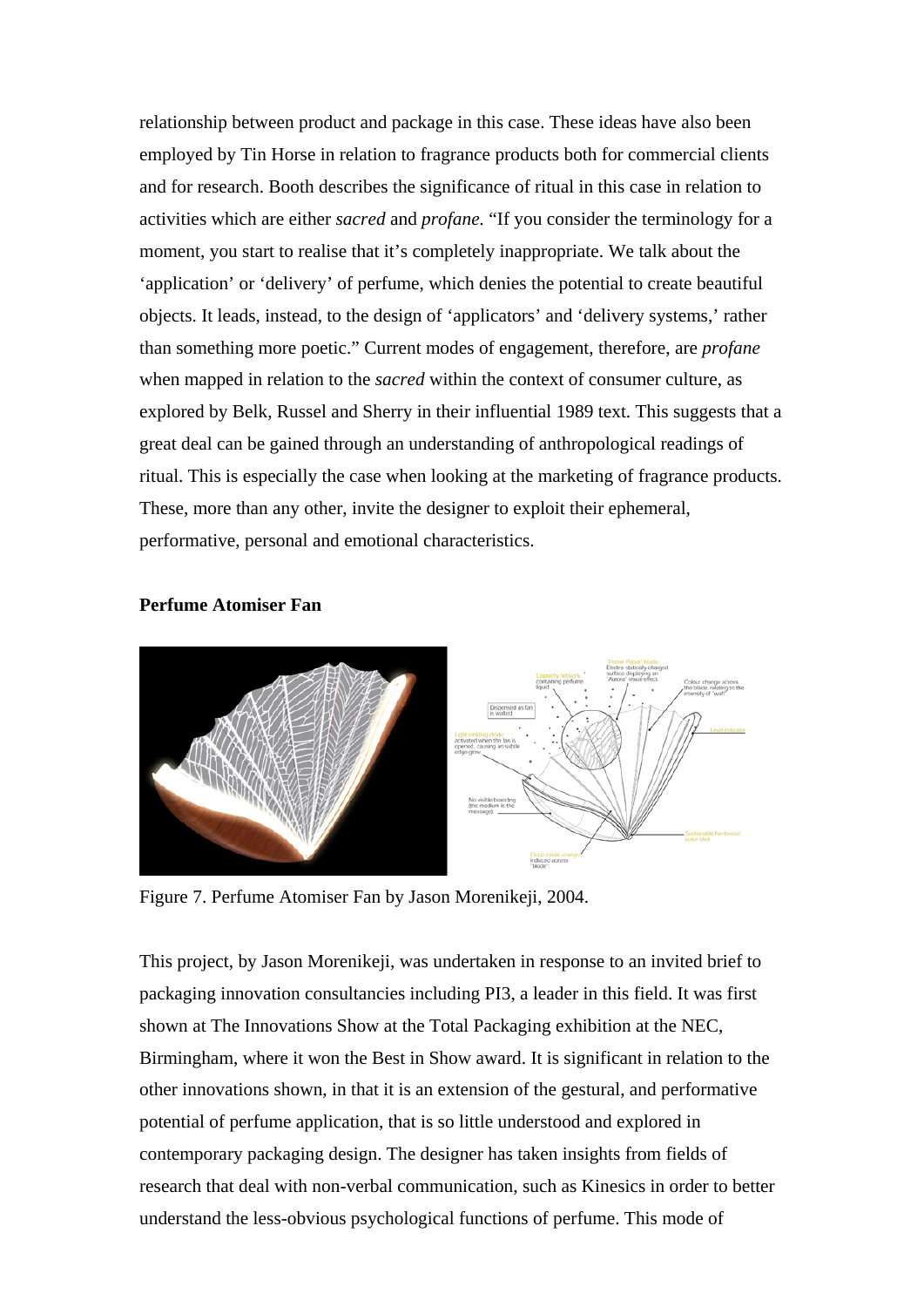interaction is reinforced throughout each part of the process: on opening, the device activates an electrostatic charge across its Power Paper 'blade' and then, through a process of wafting back and forth, vaporization of the liquid perfume occurs. The intensity of the wafting action determines the strength, or localized concentration of the fragrance. Therefore, depending upon the users' intuitive control, the fan may be used to apply perfume to the body and clothing, or to create a soft aroma-therapeutic effect within the environment of, and to benefit, the user as a relaxation or moodenhancing device. In addition, the fan may be used to create scent 'messages' in the air as an aid to seduction rituals. This reinvention of the mode of interaction with fragrance was driven by the designer's observations of what he perceives to be a particularly stagnant market in terms of innovation: "The industry demonstrates a breathtaking lack of innovative thinking. Given the number of blue chip companies who compete in this sector and the significant gross margins achievable, a clear opportunity exists for a radical rethink of the product basics. Structural packaging can then move away from packs which are merely about the containment of a pleasant liquid which look great on a shop shelf and at home on a bathroom cabinet towards a total packaging solution which aims to deliver an engaging experience in terms of how, when, where and why it is applied. The scent industry needs to adopt a creative methodology which takes account of female rituals, experiences and the desire for self-expression, which are not being addressed with current perfume packaging."

## **Conclusions**

Design for fragrance is an area where fashion, industrial and packaging designers can provide a great deal of insight and stimulus for market innovation. 'Ritual' style interaction with products is well established and understood by those at the forefront of packaging design, but these ideas have been very slow to emerge in the fragrance industry. This is partly due to the slow delivery of long-promised revolutionary technologies, but these are now beginning to see the light of day. The intelligent integration of these technologies into appropriate devices would enable users to completely re-evaluate their use of scent. Deodorant and body sprays, which currently account for the most ubiquitous form of consumption of fragrance could become just part of a vast array of smart scent devices that will serve not only mask unpleasant odours, but may also repel insects, treat allergies, administer medicine, aid communication, augment entertainment experiences, aid concentration, enhance mood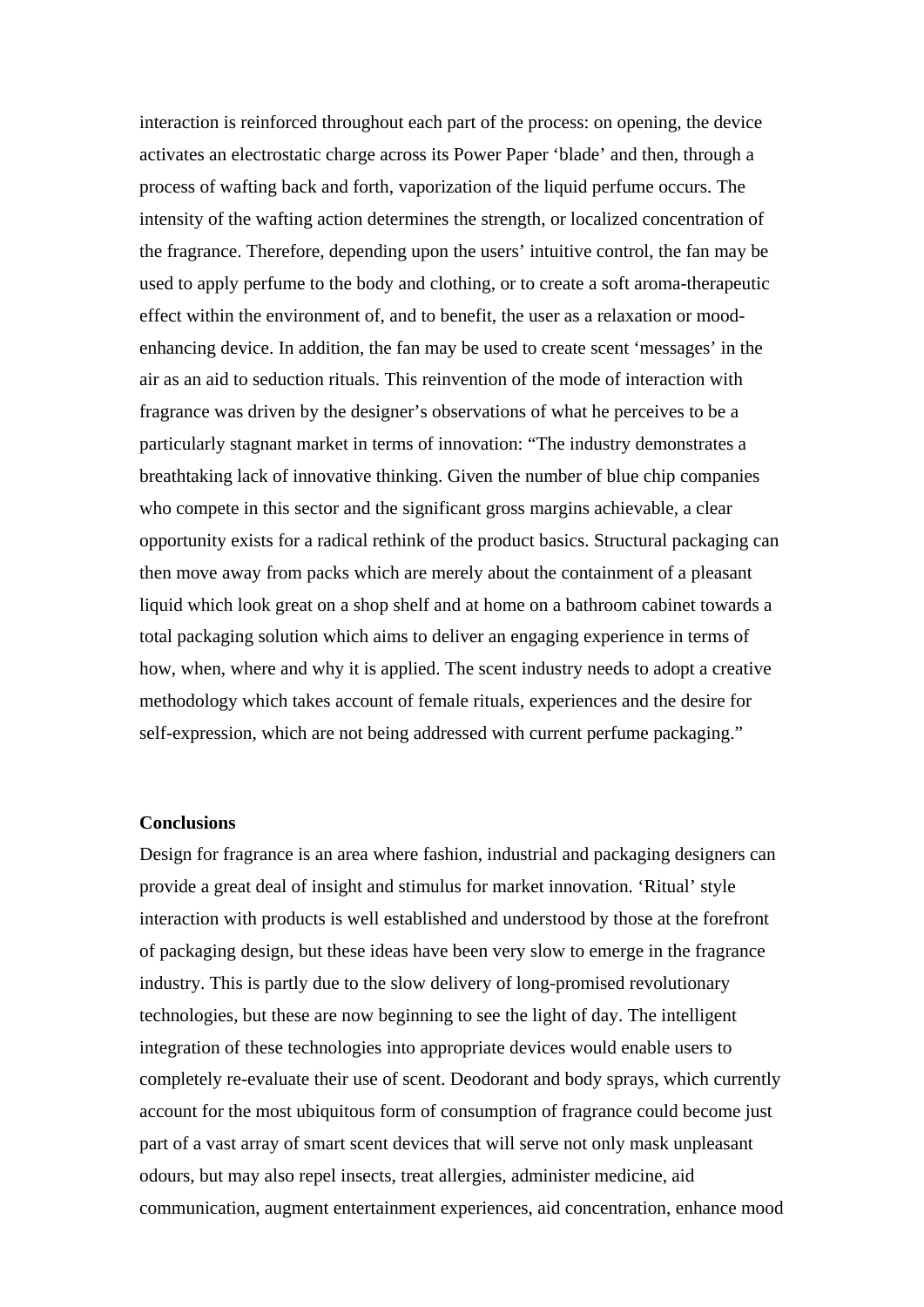and help to manage emotional states.

## **Acknowledgements:**

The authors would like to thank Peter Booth, Ann Chui, Dr Gareth Jenkins, Kimberly Hu, Prof. Andreas Manz, Jason Morenikeji, Murray Tidmarsh, Nick Rhodes, Peter Wiktor.